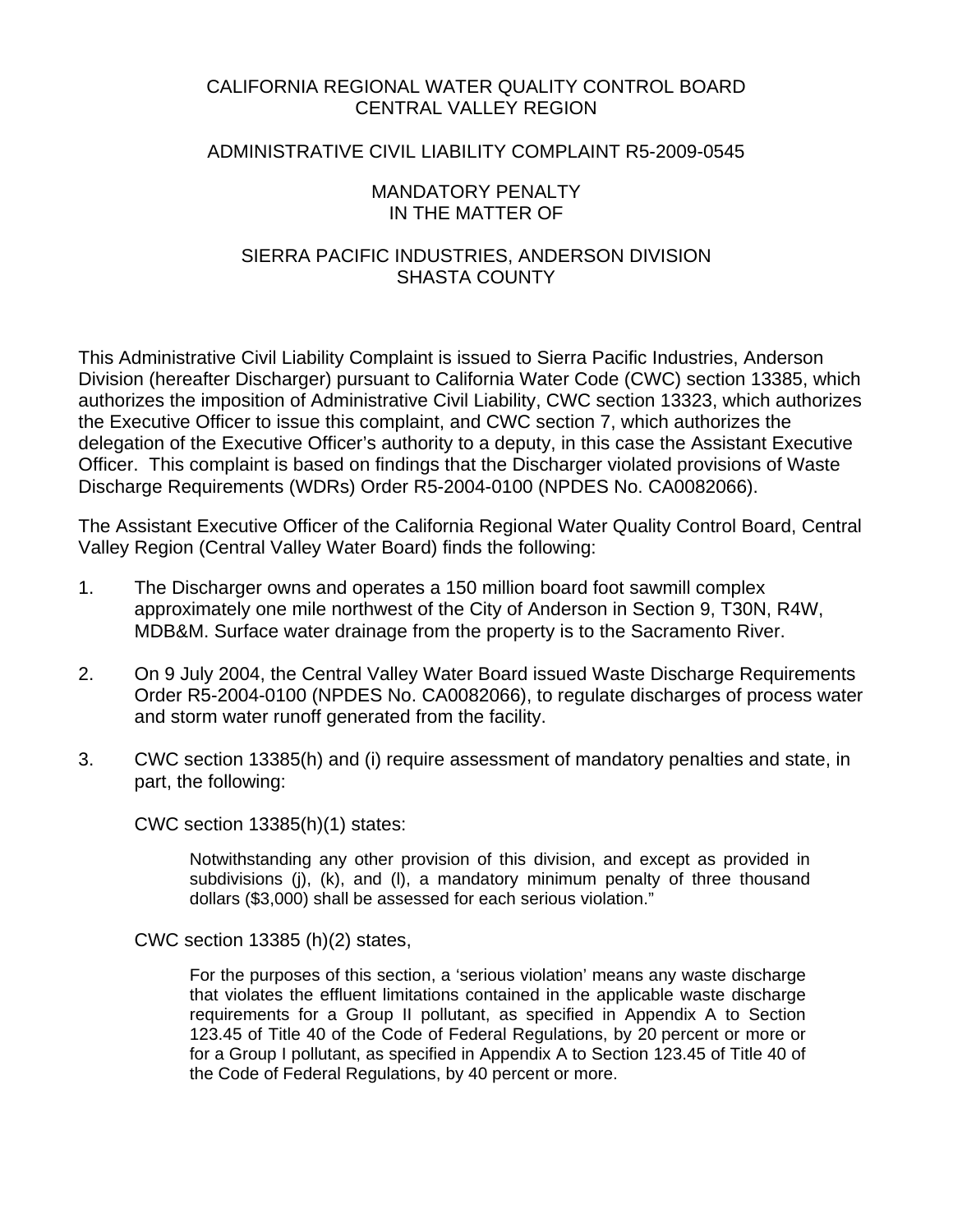4. CWC section 13323 states, in part:

Any executive officer of a regional board may issue a complaint to any person on whom administrative civil liability may be imposed pursuant to this article. The complaint shall allege the act or failure to act that constitutes a violation of law, the provision authorizing civil liability to be imposed pursuant to this article, and the proposed civil liability.

5. Order R5-2004-0100 includes, in part, the following effluent limitations:

#### **B. Effluent Limitations (Discharges 001, 002, and 003)**

1. The Discharger of wastewater to the Sacramento River in excess of the following is prohibited:

| Constituent                 | Units | Average Monthly<br><b>Effluent Limitation</b><br>(AMEL) | Maximum Daily<br><b>Effluent Limitation</b><br>(MDEL) |
|-----------------------------|-------|---------------------------------------------------------|-------------------------------------------------------|
| Settleable Solids           | m/L   | 0.1                                                     | 0.2                                                   |
| Cadmium (total Recoverable) | ug/L  | 0.138                                                   | 0.277                                                 |
| Copper (Total Recoverable)  | ug/L  | 10.8                                                    | 21.6                                                  |
| Zinc (Total Recoverable)    | ug/L  | 59.3                                                    | 120.3                                                 |
| Lead (Total Recoverable)    | ug/L  | 4.93                                                    | 9.89                                                  |

- 6. On 16 February 2009 the daily maximum effluent settleable solids concentration in Discharge Point 002 was measured at 0.3 mL/L, or 50 percent greater than the allowed daily maximum of 0.2mL/L. The violation was reported by Sierra Pacific Industries, Anderson Division in its February 2009 monthly monitoring report.
- 7. CWC section 13385(h)(2) defines a serious violation as an exceedance of 40% or more of a group I pollutant as defined in 40 CFR 123.45 or an exceedance by 20% or more of a group II pollutant as defined in 40 CFR 123.45. Settleable solids is a group I pollutant under 40 CFR 123.45. The measured violation is a "serious violation" under CWC section 13385(h), because settleable solids is a group I pollutant, and the measured violation exceeded 40% or more of the permit limit. The mandatory minimum penalty for this serious violation is **three thousand dollars (\$3,000).**
- 8. Issuance of this Administrative Civil Liability Complaint to enforce CWC Division 7, Chapter 5.5 is exempt from the provisions of the California Environmental Quality Act (Pub. Resources Code § 21000 et seq.), in accordance with California Code of Regulations, title 14, section 15321(a)(2).

# **SIERRA PACIFIC INDUSTRIES, ANDERSON DIVISION IS HEREBY GIVEN NOTICE THAT:**

1. The Assistant Executive Officer of the Central Valley Water Board proposes that the Discharger be assessed a Mandatory Penalty in the amount of **three thousand dollars (\$3,000).**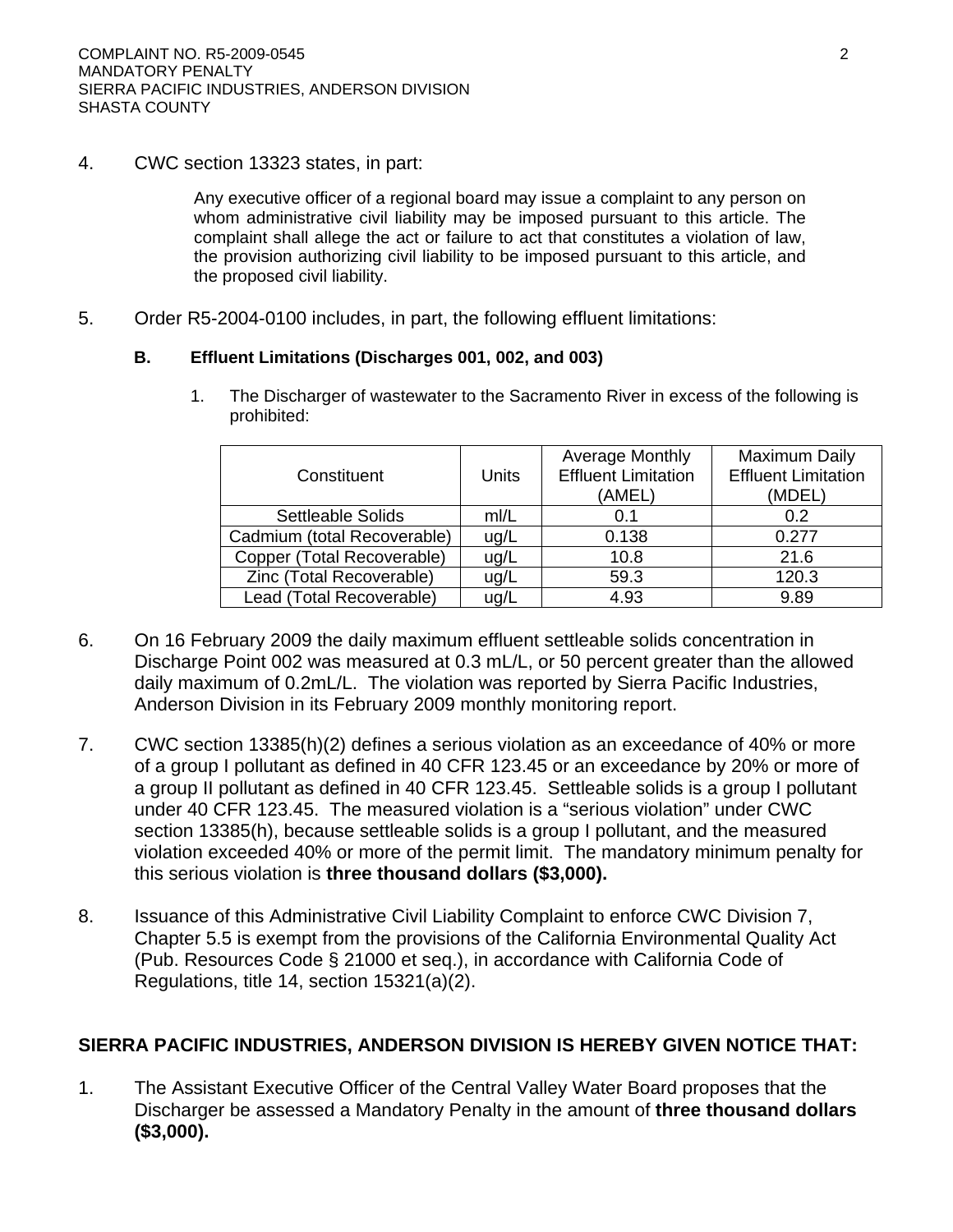- 2. A hearing on this matter will be conducted at the Central Valley Water Board meeting scheduled on **13/14 August 2009**, unless the Discharger agrees to complete the attached following by **29 June 2009.**
	- a. Waive the hearing by completing the attached form and returning it to the Central Valley Water Board; and
	- b. Pay the proposed civil liability of **three thousand dollars (\$3,000)** in full.
- 3. If a hearing on this matter is conducted, the Central Valley Water Board will consider whether to affirm, reject, or modify the proposed Administrative Civil Liability, or whether to refer the matter to the Attorney General for recovery of judicial civil liability.

original signed by JAMES C. PEDRI, Assistant Executive Officer

> 29 May 2009 (date)

GDD/DLW: sae